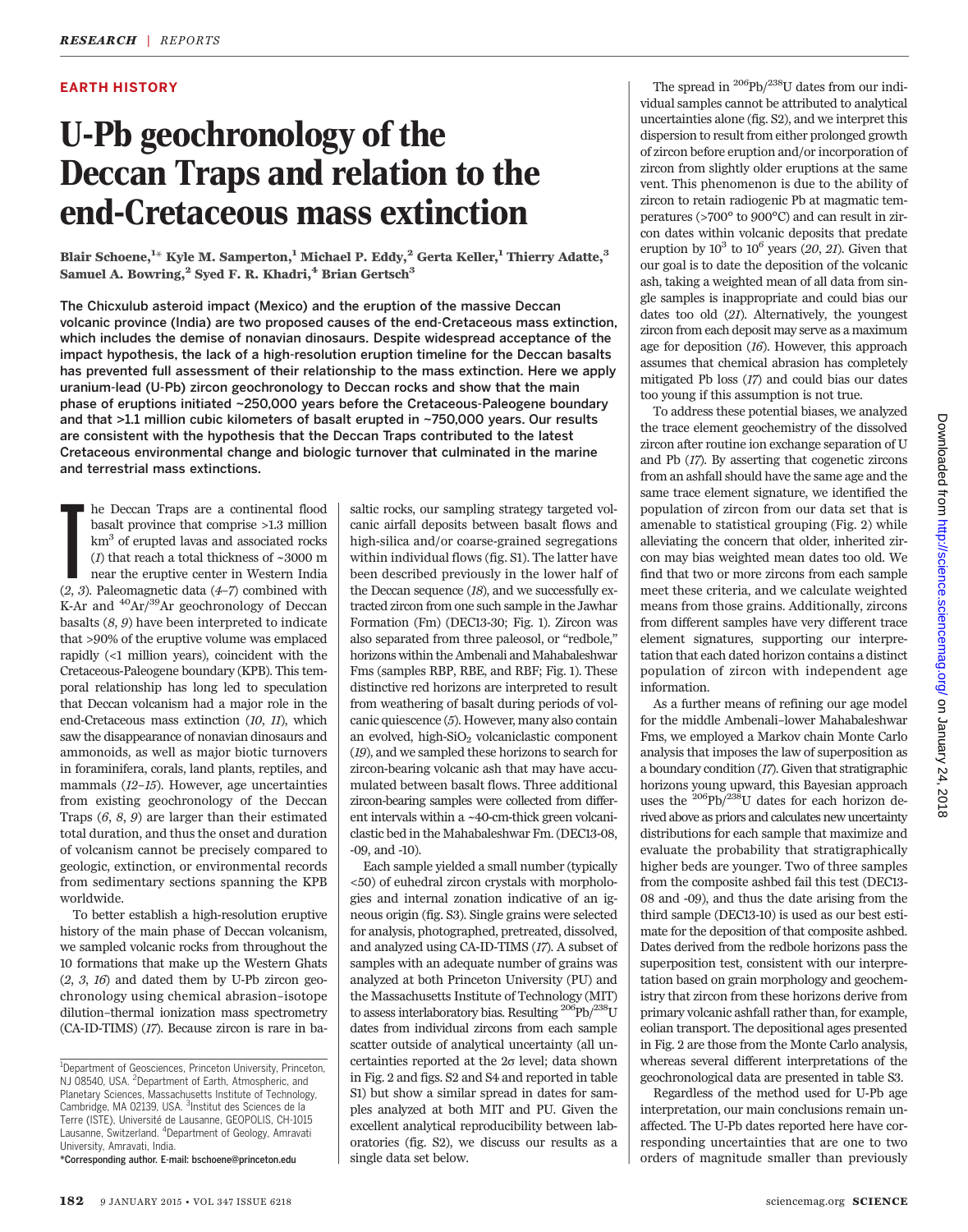published geochronology from the Deccan Traps and can thus resolve age differences between the base and top of the main eruptive phase. Using the dates from the lower- and upper-most samples (Fig. 1), we calculate a duration of  $753 \pm 38$ thousand years (ky) for an estimated 80 to 90% of the total eruptive volume of the Deccan Traps.

These data also calibrate the timing of magnetic polarity Chron 29r, which serves as a basis for global correlation of KPB sections. The C29r/ C29n reversal was previously identified within the lower Mahabaleshwar Fm (5), from which we collected samples RBP, RBE, and RBF. We use the <sup>206</sup>Pb/<sup>238</sup>U date of sample RBE of 65.552  $\pm$ 0.026/0.049/0.086 million years ago (Ma) ( $2\sigma$  uncertainties given here as internal only/with tracer calibration/with 238U decay constant) as our best estimate for the age of C29r/C29n reversal because it was sampled from between two basalts with transitional polarity (Fig. 1) (5). The basal age of C29r is constrained by sample DEC13-30, which was collected from a basaltic segregation vein within the Jawhar Fm near the base of the main Deccan phase and yielded a <sup>206</sup>Pb/<sup>238</sup>U date of  $66.288 \pm 0.027/0.047/0.085$  Ma. From the same outcrop, Chenet et al. (9) reported transitional magnetic polarity just tens of meters beneath lavas containing reverse polarity (C29r); from this transitional horizon they reported a K-Ar date of  $67.4 \pm 2.0$  Ma. Though their date was interpreted to represent the C30r/C30n or C31n/C30r transition, with a long hiatus in eruptions represented in that section (9), our U-Pb date from DEC13-30 is not consistent with a hiatus of that magnitude. A simpler interpretation is that the transitional polarity basalts represent the C30n/C29r transition. Thus, the age difference between DEC13-30 and RBE of 736  $\pm$ 37 ky is also the length of C29r. An independent estimate for the length of C29r from cyclostratigraphic analysis of marine Ocean Drilling Program (ODP) cores and the Zumaia section, Spain, yields durations of 713 to 725 ky (22), in good agreement with our calibration based on U-Pb geochronology.

Our results also have implications for the age of the KPB and associated mass extinction event, as several estimates for the duration of the Cretaceous portion of C29r of 300 to 340 ky have recently been published based on cyclostratigraphy of magnetically and biostratigraphically calibrated ODP sections (23). Using our date for the C30n/C29r reversal and the average cyclostratigraphic estimate yields an age for the KPB of  $65.968 \pm 0.085$  Ma (including systematic uncertainties), which agrees well with a recently reported KPB age of  $66.043 \pm 0.086$  Ma (also including full systematic uncertainties) from  $^{40}$ Ar/ $^{39}$ Ar geochronology on tephras that bracket the terrestrial KPB near Hells Creek, Montana (24). Determining an age for the KPB by backcalculation from our estimate for the C29r/C29n reversal is more problematic in that estimates for the Paleogene portion of C29r based on cyclostratigraphy of the Zumaia KPB section range from 206 to 398 ky (22, 25). Regardless, the combination of our geochronologic data with cy-

clostratigraphic estimates effectively rules out any age for the KPB younger than 65.740  $\pm$ 0.086 Ma.

Although the temporal relationship between large igneous provinces and mass extinctions is well established (26), the potential kill mechanisms remain a subject of debate. Models of proposed drivers focus on volcanically sourced  $CO<sub>2</sub>$ ,  $SO<sub>2</sub>$ , and halogens, which can cause global warming and/or cooling on different time scales (27); acid



Fig. 1. Geography and stratigraphy of the Deccan Traps. (A) Aerial extent of the Deccan Traps colored in red. (B) Shaded relief map of study area in the Western Ghats. Major cities are indicated by white squares. Approximate locations of sampling transects and samples are indicated by colored triangles; transects are named at the bottom of the figure. The color bar (top right) shows elevation in meters, highlighting the escarpment where the best exposures of Deccan lavas occur. (C) Schematic cross section of Deccan lavas, from Chenet et al. (4), showing general southerly dip and younging to the south. Sampling transects are indicated by colored triangles. Colors correspond to the formations named in (D). (D) Composite stratigraphic section of the Deccan Traps in the Western Ghats, with approximate formation thicknesses shown.The geologic time scale is on the left, with the gray area corresponding to the unknown location of the KPB within the Deccan Traps.The geomagnetic polarity time scale is shown, with relevant chrons labeled and polarity indicated by black, white, or gray. The duration of C29r is the difference between the ages of DEC13-30 and RBE. U-Pb ages are shown on the right and are color-coded for sample type: black, segregation vein in basalt; red, volcanic material from paleosol; green, volcanic ashbed. Colored triangles correspond to sampling transects shown in (B) and (C).The date for KPB from Renne et al. (24) includes full systematic uncertainties. U-Pb age uncertainties are  $2\sigma$  and include internal uncertainties only; ages with full systematic uncertainties are  $\sim\pm 0.085$  Ma. See text and table S3 for full uncertainty budget and Fig. 2 and table S1 for data.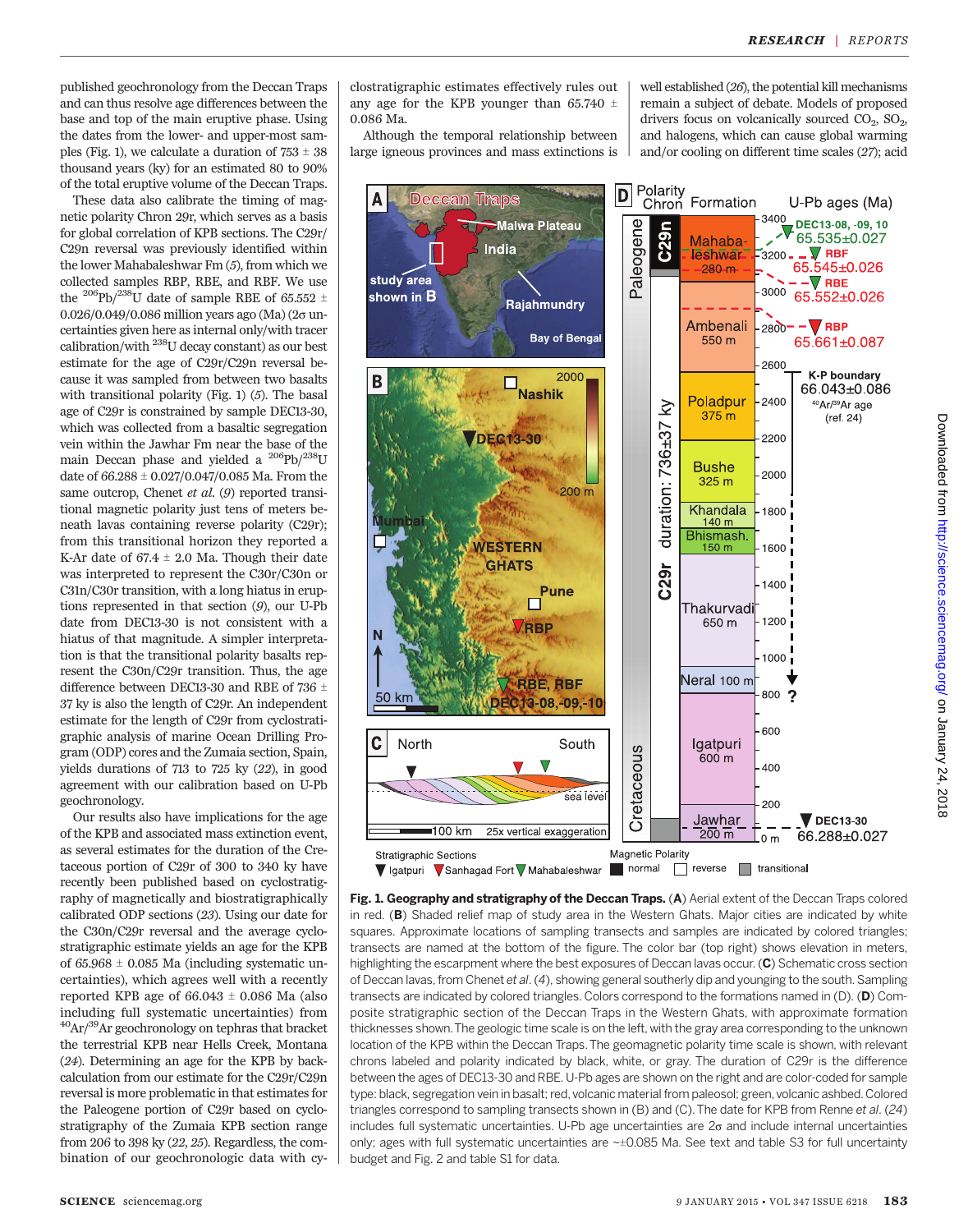

Fig. 2. U-Pb zircon CA-ID-TIMS geochronological data. (A) Rank order plot of U-Pb data presented in this study, color-coded by sample type in Fig. 1 and with sample name next to data. Sample locations are shown in Fig. 1. The vertical axis indicates  $^{206}$ Pb/ $^{238}$ U date, and rectangle height corresponds to  $2\sigma$ uncertainties for single-crystal zircon analyses, with internal uncertainties only. MITand PU indicate the laboratory used. Stratigraphic younging is shown from right to left. The horizontal gray band shows the date for KPB from Renne et al. (24). Small gray rectangles behind the data indicate the youngest zircons that were indicated to be cogenetic by comparing dates and geochemistry in (B),

from which weighted means were calculated. Dates indicated beneath sample names result from the Monte Carlo Markov chain simulation that uses weighted mean dates and imposes the law of superposition to arrive at our best estimates for the time of deposition of the dated horizons (17). Asterisks indicate zircon without trace element geochemistry. U-Pb data are given in table S1.  $(B)$ Lutetium/hafnium (Lu/Hf) ratios of the same volume of dated zircon, younging from right to left as in (A). Gray boxes indicate zircons determined to be cogenetic due to same age and geochemistry.The full geochemical data set is presented in table S2 and plotted in fig. S5.

rain and ozone reduction (28); and ocean acidification (29). Late Cretaceous records beginning near the C30n/C29r transition, and therefore near the onset of the main phase of Deccan volcanism, show a decrease in  $\delta^{18}O$  values of foraminifera (30) and morphological changes in fossil leaves (31) that are consistent with instabilities in global temperature. A two-stage decline in seawater  $\frac{187}{\text{Os}}$ / $\frac{188}{\text{Os}}$  values initiating at the C30n/C29r reversal was interpreted to record weathering of the Deccan Traps, predating a second decline in  $\frac{187}{OS}$ / $\frac{188}{OS}$  and a synchronous Ir spike that were attributed to the Chicxulub impact (32). Furthermore, biostratigraphic records show increased rates of biotic turnover in mammals, amphibians, land plants, and foraminifera through the Cretaceous portion of C29r preceding the peak extinction interval (12, 13, 15, 31, 33). Additional testing of the influence of the Deccan Traps on these records will require further determination of eruption tempos and hiatuses coupled with realistic estimates of volatile release from individual eruptive phases (34) that can be temporally linked to paleoenvironmental proxies. Our results are a critical part of this discussion as they are consistent with the hypothesis that environmental and ecological deterioration began with eruption of the Deccan Traps before the Chicxulub impact and the end-Cretaceous mass extinction. Therefore, both the Chicxulub impact and eruption of the Deccan Traps should be considered in any model for the extinction.

#### REFERENCES AND NOTES

- 1. A. E. Jay, M. Widdowson, J. Geol. Soc. London 165, 177–188 (2008).
- 2. S. Khadri, K. Subbarao, P. Hooper, J. Walsh, Geol. Soc. India Mem. 10, 281 (1988).
- 3. J. E. Beane, C. A. Turner, P. R. Hooper, K. V. Subbarao, J. N. Walsh, Bull. Volcanol. 48, 61–83 (1986).
- 4. A.-L. Chenet et al., J. Geophys. Res. 114, B06103 (2009). 5. A.-L. Chenet, F. Fluteau, V. Courtillot, M. Gérard, K. V. Subbarao,
- J. Geophys. Res. 113, B04101 (2008). 6. V. Courtillot et al., Earth Planet. Sci. Lett. 182, 137–156 (2000).
- 7. D. Vandamme, V. Courtillot, Phys. Earth Planet. Inter. 74, 241–261 (1992).
- 8. C. Hofmann, G. Féraud, V. Courtillot, Earth Planet. Sci. Lett. 180, 13–27 (2000).
- 9. A. Chenet, X. Quidelleur, F. Fluteau, V. Courtillot, S. Bajpai, Earth Planet. Sci. Lett. 263, 1–15 (2007).
- 10. V. Courtillot et al., Earth Planet. Sci. Lett. 80, 361–374 (1986). 11. G. Keller et al., Earth Planet. Sci. Lett. 341*–*344, 211–221
- (2012).
- 12. G. P. Wilson, Geol. Soc. Am. Spec. Pap. 503, 365 (2014).
- 13. N. Macleod et al., J. Geol. Soc. London 154, 265–292 (1997).
- 14. P. Schulte et al., Science 327, 1214–1218 (2010).
- 15. J. Punekar, P. Mateo, G. Keller, Geol. Soc. Am. Spec. Pap. 505, 91 (2014).
- 16. K. G. Cox, C. J. Hawkesworth, J. Petrol. 26, 355–377 (1985).
- 17. Materials and methods are available on Science Online. 18. N. R. Bondre, R. A. Duraiswami, G. Dole, Bull. Volcanol. 66,
- 29–45 (2004). 19. M. Widdowson, J. N. Walsh, K. V. Subbarao, Geol. Soc. London
- Spec. Publ. 120, 269-281 (1997). 20. J. I. Simon, P. R. Renne, R. Mundil, Earth Planet. Sci. Lett. 266,
- 182–194 (2008).
- 21. B. Schoene, J. Guex, A. Bartolini, U. Schaltegger, T. J. Blackburn, Geology 38, 387–390 (2010).
- 22. T. Westerhold et al., Palaeogeogr. Palaeoclimatol. Palaeoecol. 257, 377–403 (2008).
- 23. S. J. Batenburg et al., J. Geol. Soc. London 171, 165–180  $(2014)$
- 24. P. R. Renne et al., Science 339, 684–687 (2013).

25. F. J. Hilgen, K. F. Kuiper, L. J. Lourens, Earth Planet. Sci. Lett. 300, 139–151 (2010).

- 26. V. E. Courtillot, P. R. Renne, C. R. Geosci. 335, 113–140 (2003).
- 27. M. Mussard, G. Le Hir, F. Fluteau, V. Lefebvre, Y. Goddéris, Geol. Soc. Am. Spec. Pap. 505, 339 (2014).
- 28. B. A. Black, J.-F. Lamarque, C. A. Shields, L. T. Elkins-Tanton, J. T. Kiehl, Geology 42, 67–70 (2014).
- 29. R. A. Feely et al., Science 305, 362–366 (2004).
- 30. L. Li, G. Keller, Geology 26, 995–998 (1998).
- 31. P. Wilf, K. R. Johnson, B. T. Huber, Proc. Natl. Acad. Sci. U.S.A. 100, 599–604 (2003).
- 32. N. Robinson, G. Ravizza, R. Coccioni, B. Peucker-Ehrenbrink, R. Norris, Earth Planet. Sci. Lett. 281, 159–168 (2009).
- 33. G. P. Wilson, D. G. DeMar, G. Carter, Geol. Soc. Am. Spec. Pap. 503, 271 (2014).
- 34. S. Self, S. Blake, K. Sharma, M. Widdowson, S. Sephton, Science 319, 1654-1657 (2008).

#### ACKNOWLEDGMENTS

This work was supported by the Department of Geosciences Scott Fund at Princeton University and the U.S. NSF through the Continental Dynamics Program, Sedimentary Geology and Paleobiology Program, and the Office of International Science and Engineering's India Program under grants EAR-0447171 and EAR-1026271 to G.K. P. Kemeny assisted with fieldwork and sample collection; A. Chen assisted with sample processing. MIT's analytical work was supported by the Robert Shrock chair. All data associated with this work can be found in the supplementary materials (17).

#### SUPPLEMENTARY MATERIALS

www.sciencemag.org/content/347/6218/182/suppl/DC1 Materials and Methods Figs. S1 to S5 Tables S1 to S3 References (35–108)

9 October 2014; accepted 26 November 2014 Published online 11 December 2014; 10.1126/science.aaa0118